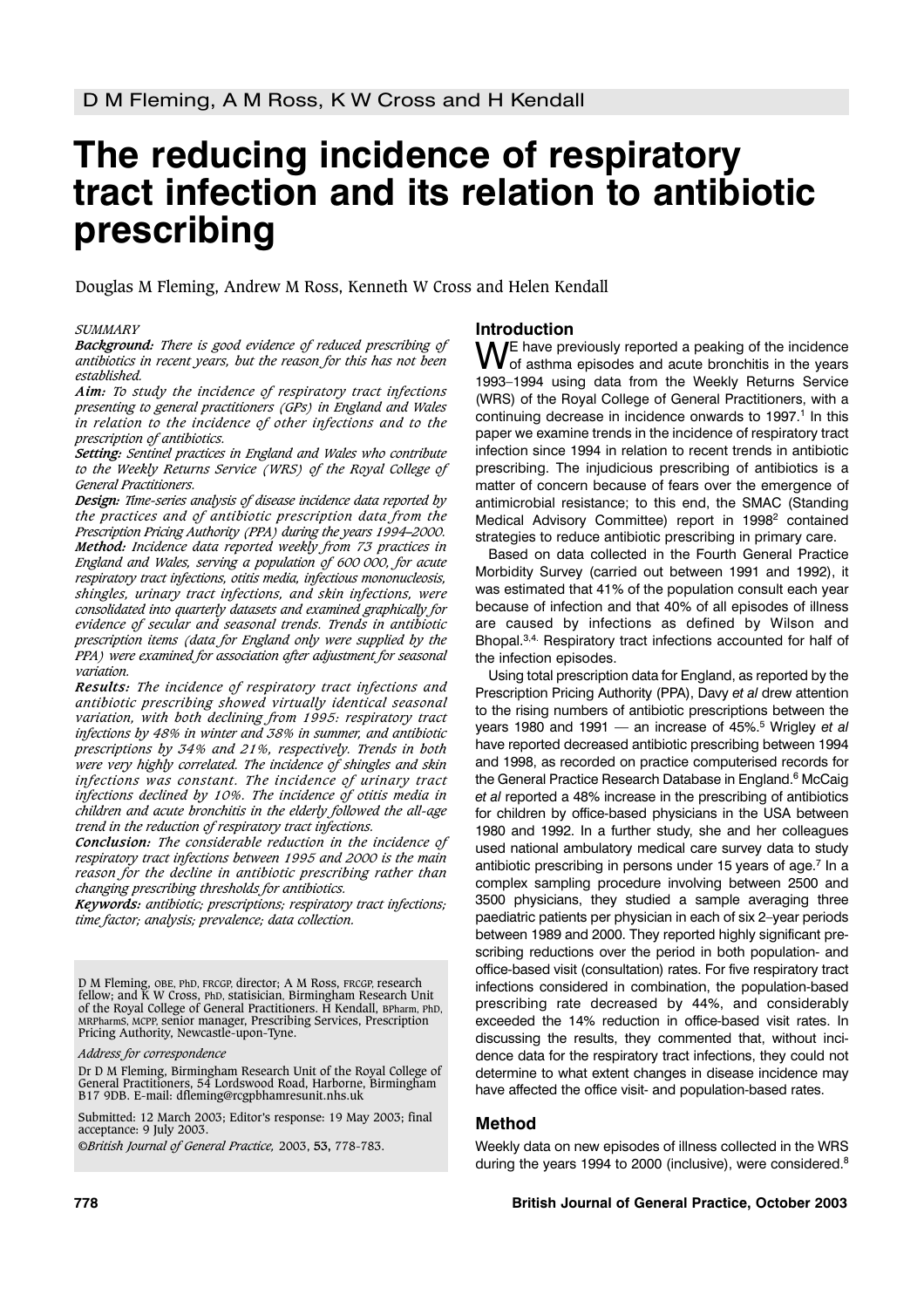## **HOW THIS FITS IN**

*What do we know?*

Respiratory tract infections are a major determinant for prescribing antibiotics in primary care. Prescriptions for antibiotics have been declining in recent years.

*What does this paper add?*

A reduced incidence of respiratory tract infections is the main reason for the reduction in antibiotic prescribing.

On average, the surveillance network covered 73 practices, with a population of 600 000. The disease groups examined included respiratory tract and other infections. Respiratory tract infections included: acute respiratory tract infections (ICD [International Classification of Diseases. 9th Revision] 460–466), pneumonia and influenza (ICD 480–487), and chronic obstructive pulmonary disease (COPD [ICD 490–496]). Data for COPD included asthma attacks in which there were episodes of illness where asthma was out of control, usually secondary to respiratory tract infection,<sup>9</sup> but ongoing consultations for repeat prescribing or continued management were not included. Other infections examined were: shingles (ICD 053), infectious mononucleosis (ICD 075), acute otitis media (ICD 381.0, 382.0, and 382.9), urinary tract infection (ICD 595 and 599), and infections of the skin and subcutaneous tissue (ICD 680–686).

The numbers of illness episodes reported each week were consolidated into quarterly periods (weeks 1–13, 14–26, 27–39, and 40–52) and the mean weekly incidence per 100 000 population in each quarter was calculated. In 1998, which included a week 53, data for weeks 52 and 53 were averaged. Trends in incidence of the above diagnostic groups were examined graphically. The PPA supplied comparable quarterly data on antibiotic prescribing in England.10 These data are based on total prescription items dispensed by pharmacies and dispensing doctors. A timeseries analysis was made of the quarterly data for the incidence of acute respiratory tract infections and for the antibiotic prescriptions dispensed. The seasonal component was removed using the well-known method described by Kendall,<sup>11</sup> and the resultant trends examined.

## **Results**

The mean weekly incidence of acute respiratory tract infections and COPD (all ages, males and females per 100 000) in each quarter is summarised graphically for the 7–year period 1994–2000 (Figure 1). More than 90% of all respiratory tract infections are included in these two categories. In each quarter and for each category there was a sharp decrease from 1995: for the two winter quarters the decreases were roughly equivalent to a 50% reduction in incidence by the end of year 2000, and 40% for the two summer quarters. Examination of comparable data for pneumonia and influenza (not presented) did not show any consistent pattern, largely because of the impact of influenza epidemics in quarters 1 and 4 in 1995 and quarter 1 in 1997 when rates were particularly high. However, there was a suggestion of a downward trend in quarters 2 and 3, which was attributable to a reduction in the incidence of pneumonia (ICD 480-486).

The incidence of skin infections and shingles has remained seasonally and annually constant over the 7–year period. The incidence of urinary tract infection, although seasonally constant, has fallen by about 10% over the 7 years (Figure 2).

Incidence data for infectious mononucleosis (all ages), otitis media (children aged between 0 and 4 years), and acute bronchitis (in people aged 75 years and over) are given in Figure 3. Decreasing trends are evident for all of these examples.

The quarterly series of mean weekly incidence of acute respiratory tract infections and the number of antibiotic prescriptions dispensed over the 7 years are shown in Figure 4. The patterns of declining values, from peaks in 1995, and of quarterly variation, were very similar in the two series. The reductions in the incidence of infections were: 48% in the winter and 38% in the summer quarters, compared with reductions in antibiotics of 34% in winter and 21% in summer. There was a very close association between the two sets of data (Pearson correlation coefficient  $= 0.98$ ).

The trend in the continuous series of quarterly incidence rates (per 1000) is contrasted with that of the quarterly number of prescriptions (per 100 000) after adjusting for seasonality in both series. Logarithms of the resulting trend values are plotted in Figure 5. After seasonal adjustment, the decline in incidence rates remained more pronounced than the decline in prescriptions. Values for the last quarter of 2000 were, respectively, 49% and 36% of the peak values in the fourth quarter of 1995.

Although not presented here, it was found that when these two trends were modelled by regression analysis they were both best fitted by cubic curves — implying that the reductions are petering. However, the effect of individual epidemic diseases, such as influenza, limit the use of these data for predictive purposes and therefore this theme was not developed.

## **Discussion**

## *Findings*

This analysis demonstrates a reduction in the incidence of respiratory tract infections presenting to doctors during the years 1994–2000, and a smaller but similar reduction in the trend of antibiotic prescriptions. Reduced incidence was seen consistently in all quarters, in all types of respiratory tract infection, and in all age groups (data not presented). There were no reductions in the incidence of skin infections and of herpes zoster, and only minimal reductions in the incidence of urinary tract infections over the same time period.

## *Methodological issues*

Recording doctors are required to summarise the morbidity content of each consultation together with its episode type. The data are consolidated from weekly reports from sentinel practices covering all consultations. The practices are widely distributed across the country and the population is representative by age and sex of the national population.<sup>8</sup> Reporting within the practices has been validated by com-

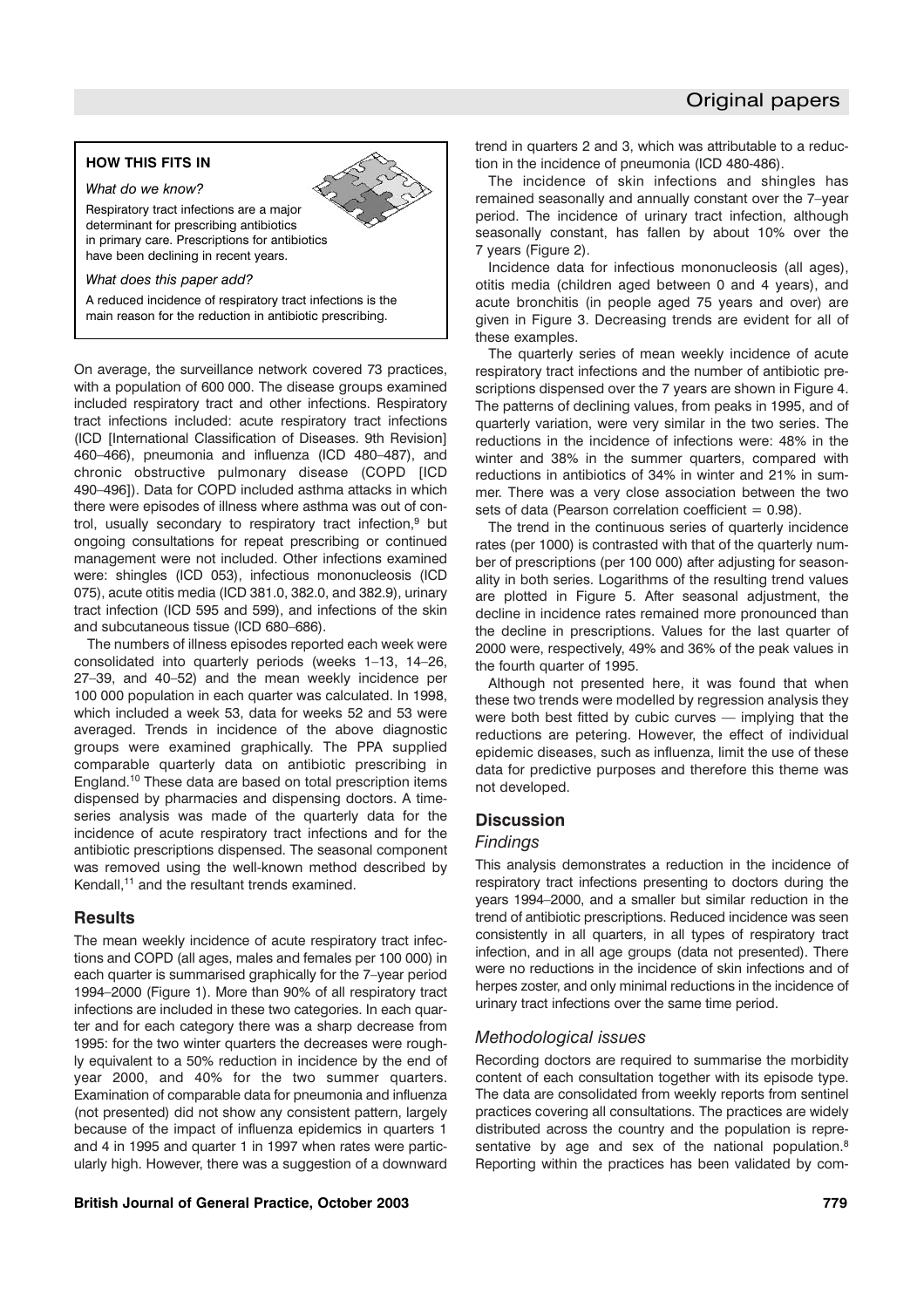

*Figure 1. Mean weekly incidence per 100 000 of acute respiratory infections (ARI) and chronic obstructive pulmonary disease (COPD) by quarter and year.*



*Figure 2. Mean weekly incidence per 100 000 of urinary tract infections (UTIs), skin and subcutaneous tissue infections, and herpes zoster by quarter and year.*

parison with hospital admission data for asthma,<sup>12</sup> and by comparison with virological data for influenza.13

In a previous report comparing trends in the incidence of asthma and acute bronchitis, we have demonstrated that there is no evidence of a shift in diagnostic preference between these conditions. Likewise, in this study there are reductions across upper and lower respiratory tract infections, indicating no change between the two in preferred diagnostic usage. The concept that doctors could have

labelled illnesses in ways that rationalised their prescribing<sup>14</sup> would have produced a swing away from lower and towards upper respiratory tract infections if they wished to avoid prescribing antibiotics, but there has been a reduction in the incidence of upper respiratory tract infection that is even greater than that of lower respiratory tract infection. For persons presenting with upper respiratory tract infection, the only other place to record the consultation would be in the symptom diagnostic category 'respiratory and chest symp-

### **780 British Journal of General Practice, October 2003**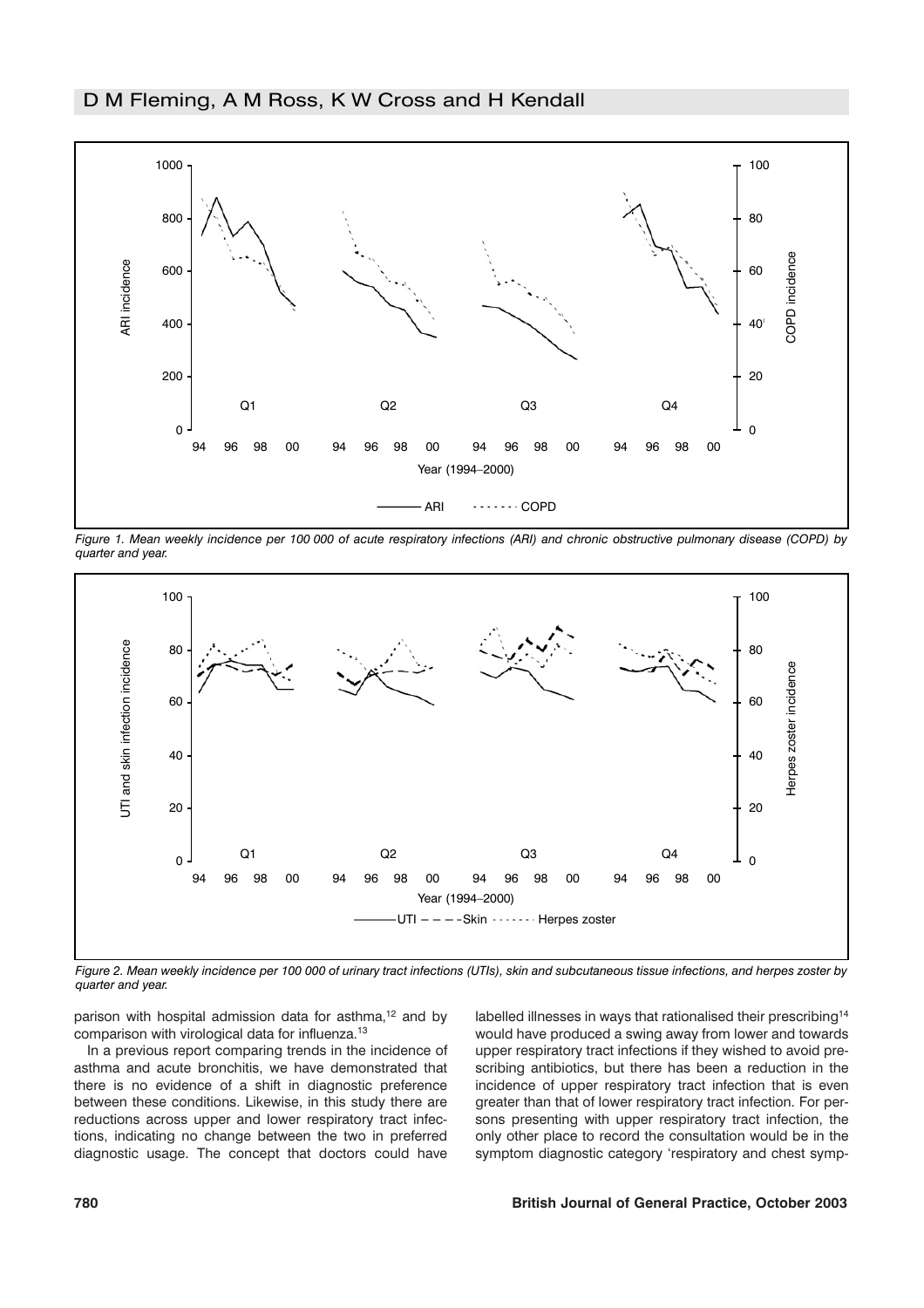# Original papers



*Figure 3. Mean weekly incidence per 100 000 of acute otitis media (OM [in children aged 0–4 years]), acute bronchitis (AB [in patients aged 75 years and over]), and infectious mononucleosis (IM [all ages]) by quarter and year.*



*Figure 4. Mean weekly incidence of acute respiratory infections (ARI) versus number of prescriptions for antibiotics.*

toms' (ICD9 786), incidence rates of which are about a tenth of those for respiratory tract infections, and which have been constant in recent years, indicating no change in recording practice.

There have been changes in out-of-hours cover over the study period, but doctors reporting in the network are required to collect deputising service data. The introduction of NHS Direct is too recent to have any bearing on the findings, save in the final year reported. We have, however, established that the introduction of NHS Direct did not impact on the practice recording rates for respiratory tract infections over the millennium period.15

There are both viral and bacterial causes of respiratory tract infection, but many bacterial infections are complications of viral illness. It is impossible to distinguish the two clinically, and diagnostic labels routinely used in primary care offer no possibility of separating them.

From the epidemiological perspective, the level of respiratory tract infection in the entire community (whether consulting or not), is the theoretical background in which to

## **British Journal of General Practice, October 2003 781**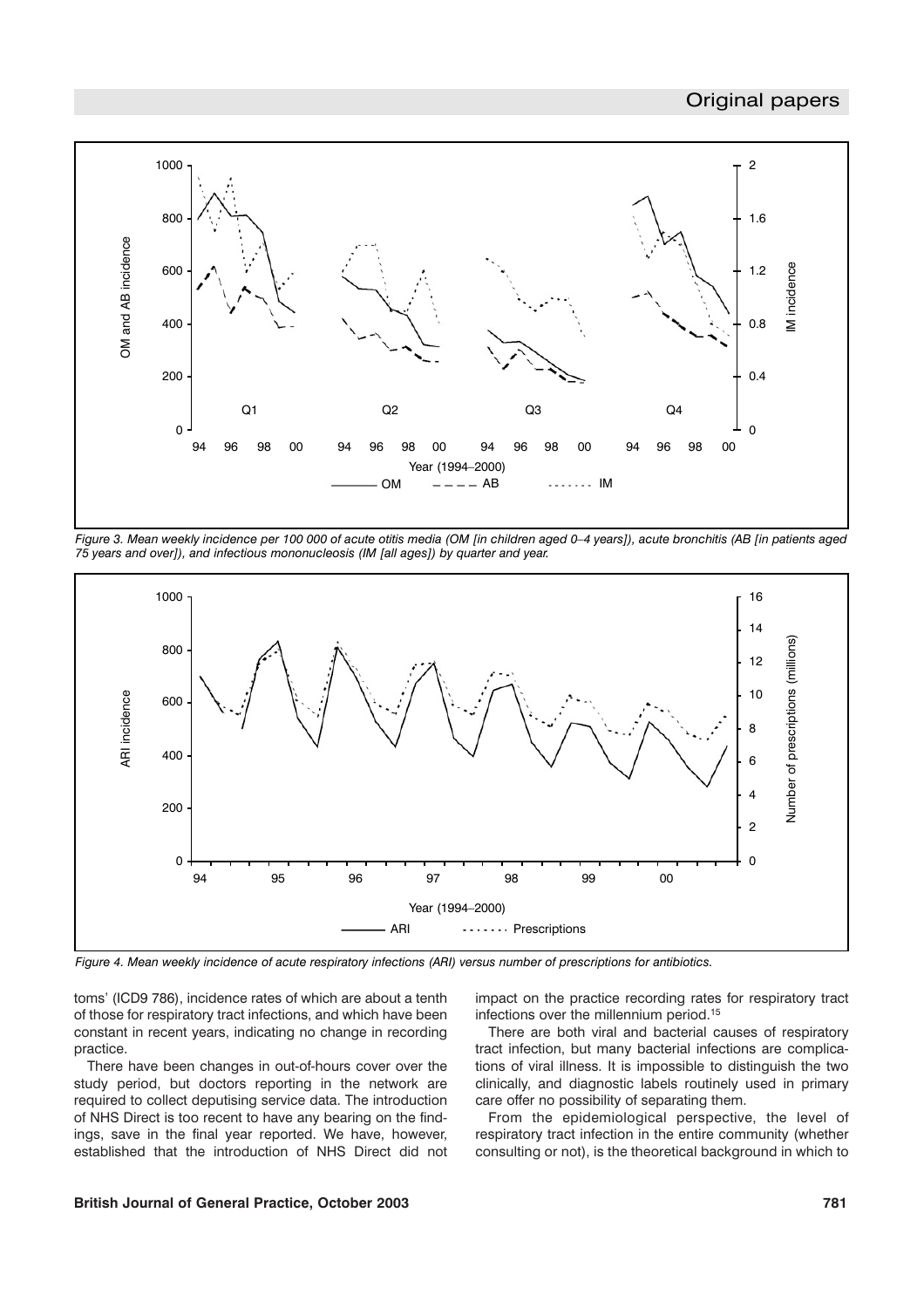

*Figure 5. Seasonally adjusted trends in incidence of acute respiratory tract infections (ARI [per 1000]) and antibiotic prescriptions (per 100 000): quarterly data logged.*

examine these data. This is not a realistic measure, since respiratory tract infections are so common and often asymptomatic. Consistent reporting from all consultations, with identification of new episodes, provides as close a measure as is practicable of the incidence of respiratory tract infection in the community. Possible variations in consulting threshold can be explored in other conditions and differentially by age group, as presented in this report.

## *Interpretation*

A changing consultation threshold provides a possible explanation for the reduction. In recent years, patients with influenza-like symptoms have been discouraged from consulting and, following the publication of the SMAC report in  $1998$ , were discouraged from expecting an antibiotic. The role and number of prescribing advisors increased substantially after this report was published. However, the reductions presented here precede these initiatives. The reductions in respiratory tract infections are evident in cases such as in otitis media in young children, acute bronchitis in the elderly, and infectious mononucleosis, and it seems very unlikely that the threshold for consultation could have fallen for these. Furthermore, the data presented on skin infections, shingles, and urinary tract infections are not indicative of a reduced consultation threshold. There is evidence in the WRS of increasing, rather than declining, total consultation rates (1999 Annual Report).16

The incidence of infections varies over time. Streptococcal infections are much less virulent than they used to be.<sup>17</sup> An unexplained shift from Gram-positive to Gram-negative infections in low birth weight infants has recently been reported, demonstrating that change can occur, seemingly involving a wide range of pathogens.18 It is almost inconceivable that change could affect the wide range of respiratory pathogens, with their varying seasonal patterns, but it is possible that one or two respiratory pathogens have such a

dominating effect on the subsequent incidence of infection that change in those might have much wider effects than might otherwise be anticipated. Such a role is implied for influenza from the changing patterns of morbidity observed after discontinuing influenza vaccination in Japan.19 Respiratory illnesses are predominantly caused by viruses, and therefore factors having an effect on viruses (as opposed to bacteria) might be particularly relevant and worthy of further exploration.

Factors influencing disease transmission have a bearing on incidence. A changing pattern of incidence in chickenpox reported from the WRS database is probably related to changes in socialisation in young children.20 Overcrowding, poor hygiene, air pollution, including that caused by tobacco smoke, and particularly by adverse weather conditions involving fog, favour the spread of respiratory illness. Gradual improvements in all these factors may have contributed to the reductions reported here. However, this seems to be an insufficient argument to explain the reductions seen in the summer quarters.

Increased host resistance to infection might also explain the decreased incidence. Reductions affecting all age groups simultaneously cannot be genetically determined, and it is also difficult to imagine dietary improvements impacting on all age groups simultaneously.

The reductions in respiratory tract infection show an extremely close relationship with those in antibiotic prescribing. Data on specific antibiotics are not presented, but it is worth noting that prescriptions for flucloxacillin (the antibiotic chiefly used to treat skin infections), actually increased over the period, which is consistent with the incidence data reported for skin infections. The evidence we present suggests that the reduction in antibiotic prescribing follows the reduction in the incidence of respiratory tract infections, rather than preceding it, although there may have been a degree of synergism since 1998. Pressures to

#### **782 British Journal of General Practice, October 2003**